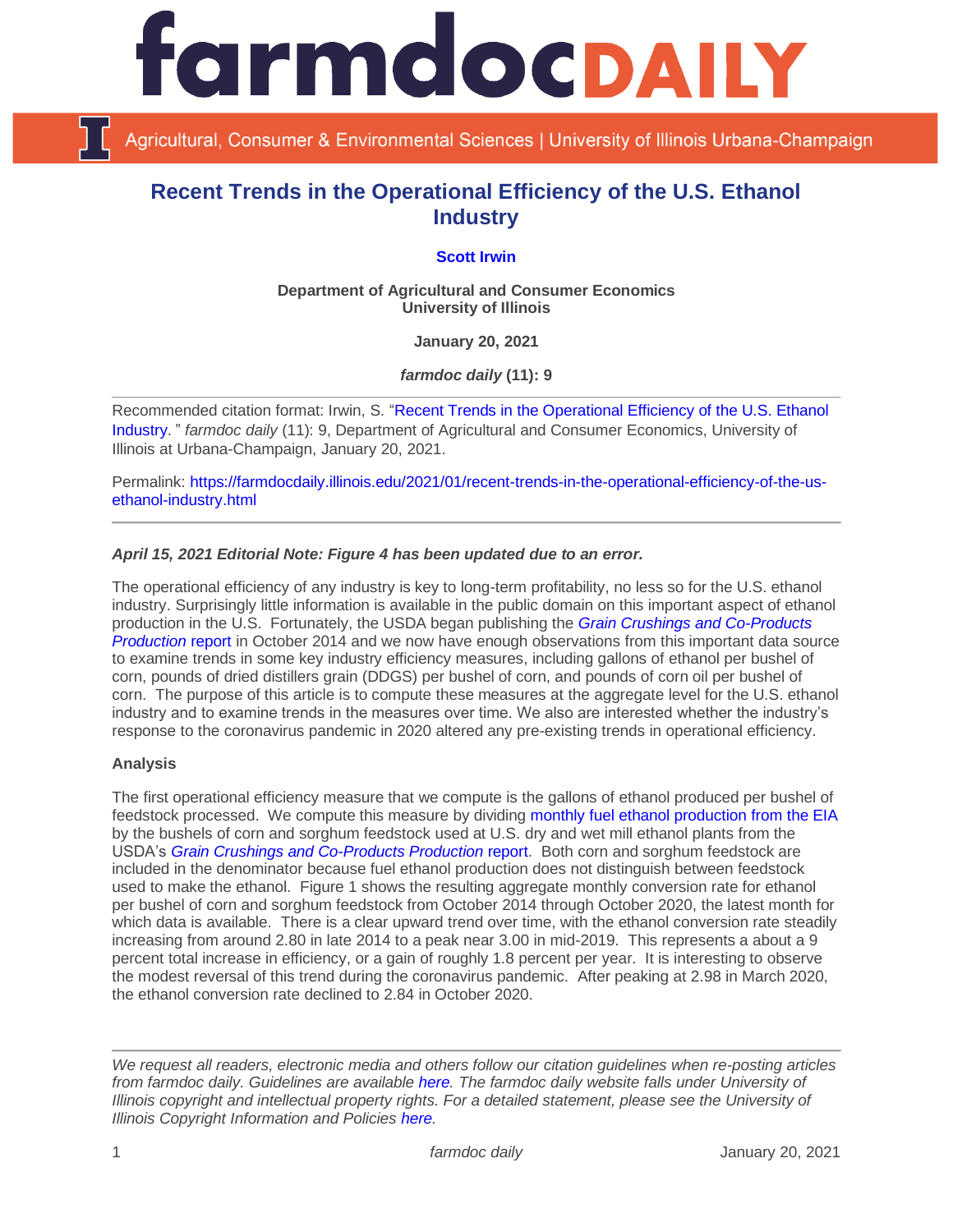

The second operational efficiency measure is the pounds of DDGS produced per bushel of corn processed. Computing the pounds of DDGS produced is complicated by the different types of distillers grains that are produced by dry mill ethanol plants. We focus on dry mill plants in order to avoid the additional complication of aggregating corn germ and gluten meal from wet mill ethanol plants with byproduct from dry mill plants. The *[Grain Crushings and Co-Products Production](https://usda.library.cornell.edu/concern/publications/n583xt96p)* report lists five categories of distillers grain co-products for dry mill plants, so assumptions are needed in order to aggregate the different categories on a dry matter equivalent basis. We assume that condensed distillers solubles and distillers dried grains are components of DDGS so we simply sum these two categories without adjustment and add them to DDGS production. We then adjust distillers wet grains with 65 percent or more moisture and modified distillers wet grains with 40 to 65 percent moisture to an equivalent dry matter for DDGS. Since DDGS has 10 percent moisture as a standard, we multiply the quantity of distillers wet grains with 65 percent or more moisture by  $0.45 = 1 - (0.65 - 0.10)$  and modified distillers wet grains with 40 to 65 percent moister by  $0.7 = 1-(0.40-0.10)$ . We use conservative assumptions for moisture content in order to avoid under-estimating DDGS production on a dry matter equivalent basis.

Figure 2 shows the resulting aggregate monthly conversion rate for DDGS per bushel of corn feedstock from dry mill ethanol plants over October 2014 through October 2020. Just the opposite of ethanol conversion rates, there is a clear downward trend in DDGS conversion rates over time. The DDGS rate starts at 17.34 pounds per bushel of corn in October 2014 and then declines systematically throughout the sample period, ending at 15.56 pounds in October 2020. This represents a 1.78 pound drop in DDGS production per bushel of corn, or a 10.3 percent decline. Notice that the linear trend regression shown in Figure 2 explains slightly more than 80 percent of the variation in the DDGS conversion rate. It is also interesting to observe that the coronavirus pandemic did very little to interrupt this downward trend. The only notable exception was the spike to a conversion rate of 16.56 pounds in April 2020, which was completely reversed in the next two months.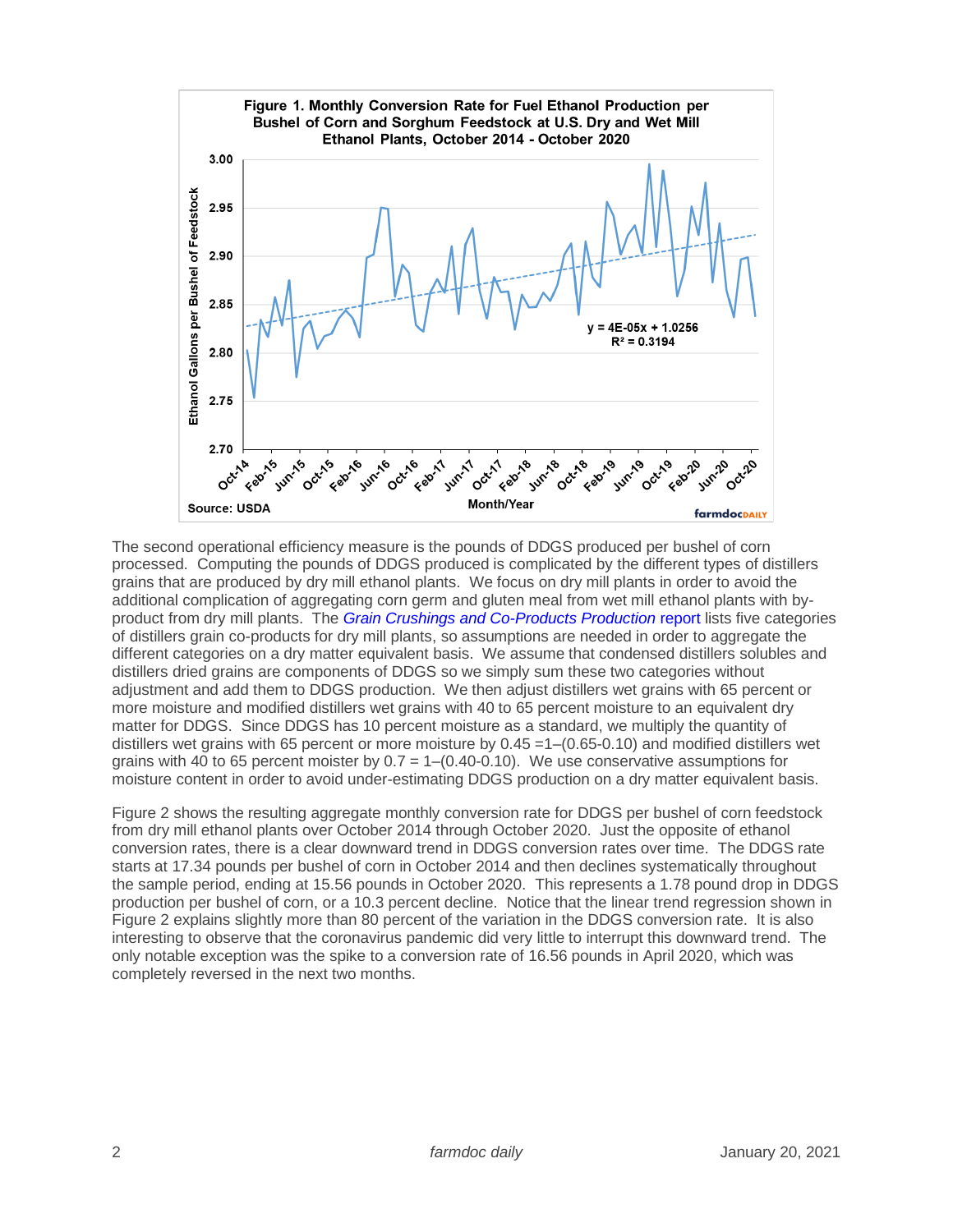

The third measure of operational efficiency is the pounds of corn oil produced per bushel of corn processed. This is straightforward to compute as both components are reported directly in the *[Grain](https://usda.library.cornell.edu/concern/publications/n583xt96p)  [Crushings and Co-Products Production](https://usda.library.cornell.edu/concern/publications/n583xt96p)* report. This measure of operational efficiency shows a non-linear trend over the sample period, with a period of very rapid growth from late 2014 through early 2018 and much more modest growth thereafter. From the trough in December 2014 to the peak in February 2018 the corn oil conversion rate increased from 0.48 to 0.84 pounds per bushel of corn processed, or an increase of 75 percent.

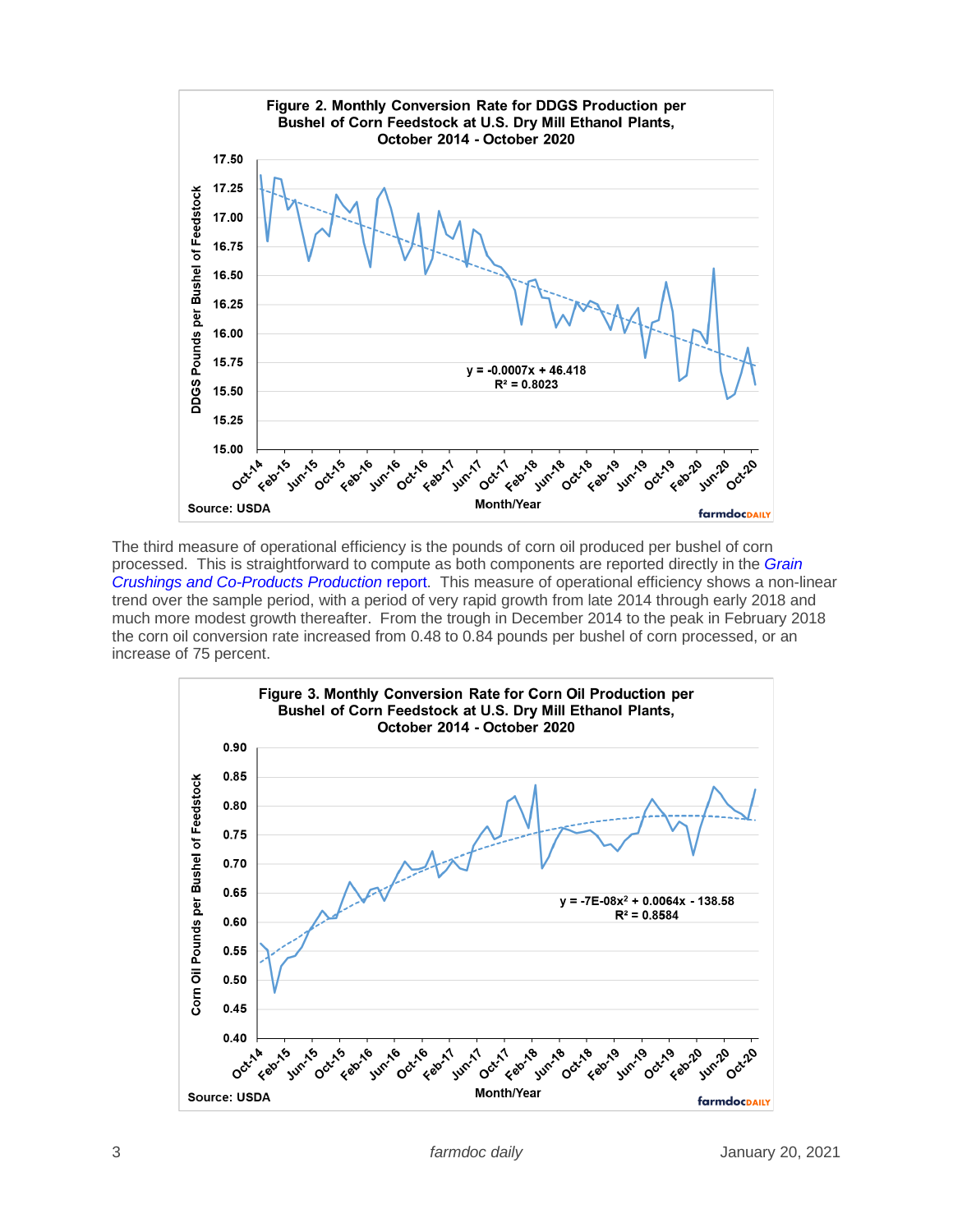The picture that emerges from this analysis is one of tradeoffs in operational efficiency. Ethanol producers have clearly increased ethanol and corn oil conversion rates at the expense of DDGS conversion rates. Presumably, this was a rational response to the available technology for increasing production efficiency and the economic incentives for production of ethanol and corn oil versus DDGS.

The only evidence of a direct impact on operational efficiency from the coronavirus pandemic is in ethanol conversion rates. Part of the answer may be the switch of some plants to producing ethanol for use in hand sanitizers during the early part of the pandemic. Figure 4 provides an estimate of the production of alcohol for industrial use at dry and wet mill ethanol plants over October 2014 through October 2020. We assumed the conversion rate for industrial ethanol production was the same as that for fuel ethanol found in Figure 1. There is a clear spike in industrial production at ethanol plants from March through August 2020, which can explain at least some of the drop in the fuel ethanol conversion rate during the pandemic.



# **Implications**

Recent trends in the operational efficiency of the U.S. ethanol industry are analyzed in this article. There is a clear upward trend over time in ethanol conversion rates, which steadily increased from around 2.80 gallons per bushel of corn and sorghum in late 2014 to a peak near 3.00 in mid-2019. This represents about a 9 percent total increase in efficiency, or a gain of roughly 1.8 percent per year. The rate declined moderately during the coronavirus pandemic. Just the opposite of ethanol conversion rates, there is a clear downward trend in DDGS conversion rates over time. The DDGS rate starts around 17.25 pounds per bushel of corn in 2014 and then declines systematically throughout the sample period, ending at about 15.50 pounds in 2020. The most rapid gain in operational efficiency is associated with the corn oil conversion rate, which increased from about 0.45 pounds per bushel in 2014 to around 0.85 pounds in 2018, a gain of 75 percent. The overall picture is one of tradeoffs in operational efficiency. Ethanol producers have clearly increased ethanol and corn oil conversion rates at the expense of DDGS conversion rates. Presumably, this was a rational response to the available technology for increasing production efficiency and the economic incentives for production of ethanol and corn oil versus DDGS.